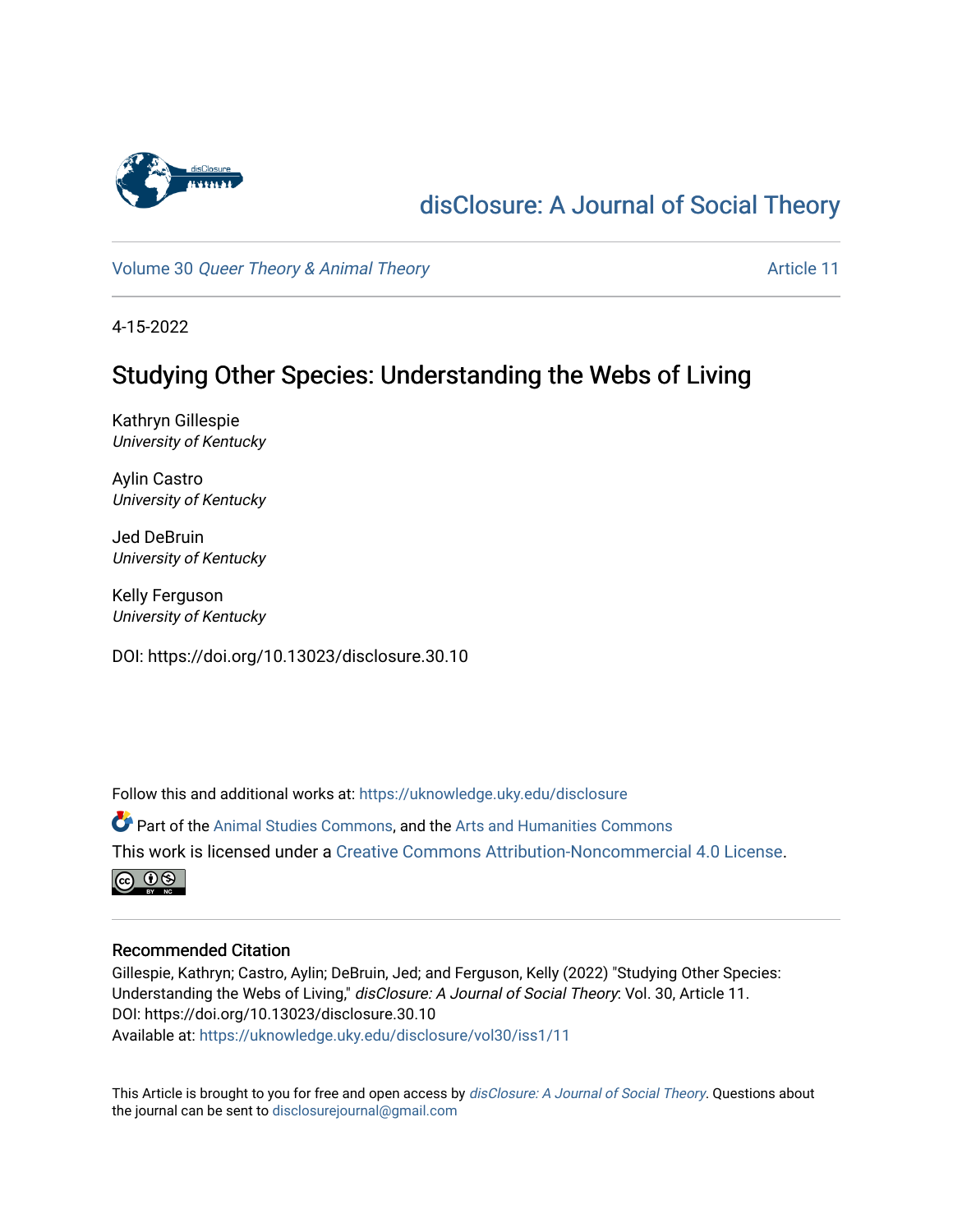### **Studying Other Species: Understanding the Webs of Living**

An Interview with Katie Gillespie, *University of Kentucky* Interviewers: Aylin Castro, Jed DeBruin, and Kelly Ferguson, *University of Kentucky*

*Kathryn (Katie) Gillespie is a Postdoctoral Scholar at the University of Kentucky in the Department of Geography and the Applied Environmental and Sustainability Studies Program. Her research and teaching interests focus on feminist and multispecies theory and methods, food and agriculture, political economy, critical animal studies, human-environment relations, and critical race and postcolonial studies. She is the author of* The Cow with Ear Tag #1389 [University of Chicago Press, 2018]*. She has also published in numerous scholarly journals and has co-edited three books:* Vulnerable Witness: The Politics of Grief in the Field [University of California Press, 2018, co-edited with Patricia J. Lopez]; Critical Animal Geographies: Politics, Intersections and Hierarchies in a Multispecies World [Routledge, 2015, co-edited with Rosemary-Claire Collard]; *and* Economies of Death: Economic Logics of Killable Life and Grievable Death [Routledge, 2015, co-edited with Patricia J. Lopez]. *Gillespie was an Animal Studies Postdoctoral Fellow at Wesleyan University (2016-2018) and has taught various courses at the University of Washington. She has volunteered with Freedom Education Project Puget Sound (a Puget Sound, WA-based prison education organization), Food Empowerment Project (a food justice organization in Cotati, CA), and Pigs Peace Sanctuary (a sanctuary for pigs in Stanwood, WA).*

**Kelly Ferguson (KF):** *Well, thanks so much for coming today! I'm really excited to hear about your work and about yourself. Just getting started off with some easy questions: could you briefly introduce yourself and your work? Some of the questions we're interested in having answered are: how did you arrive at animal studies? And how is your current work engaging with the field?*

**Katie Gillespie (KG):** I'm Katie Gillespie. I did my PhD in geography at the University of Washington and finished in 2014. I'd say I've been doing animal studies since my master's. I entered the UW [University of Washington] master's program with a focus on critical food studies and it was in the early stages of developing a master's thesis project on urban agriculture and urban food justice movements and then, I met an animal studies scholar, María Elena García at UW. If you don't know her work, you should check her out. She does amazing stuff, and she just had a book released, actually, this last spring, that is quite beautiful. But, anyway, we did an independent reading together on animals in the food system because she had just recently developed an interest in animal studies. We were exploring that together, and it totally changed the trajectory of my research. Until then, I had been really a proponent of alternative local animal agriculture and believed in these narratives of humane slaughter and of animal welfare on small scale farmers. The readings that we did really pushed against those beliefs and I had just got to thinking critically about my own day to day practices, and so it was sort of a window into then thinking in all kinds of other ways about our relationships with other species and the different geographical context and sort of cultural contexts that shape how we are in these multispecies relationships.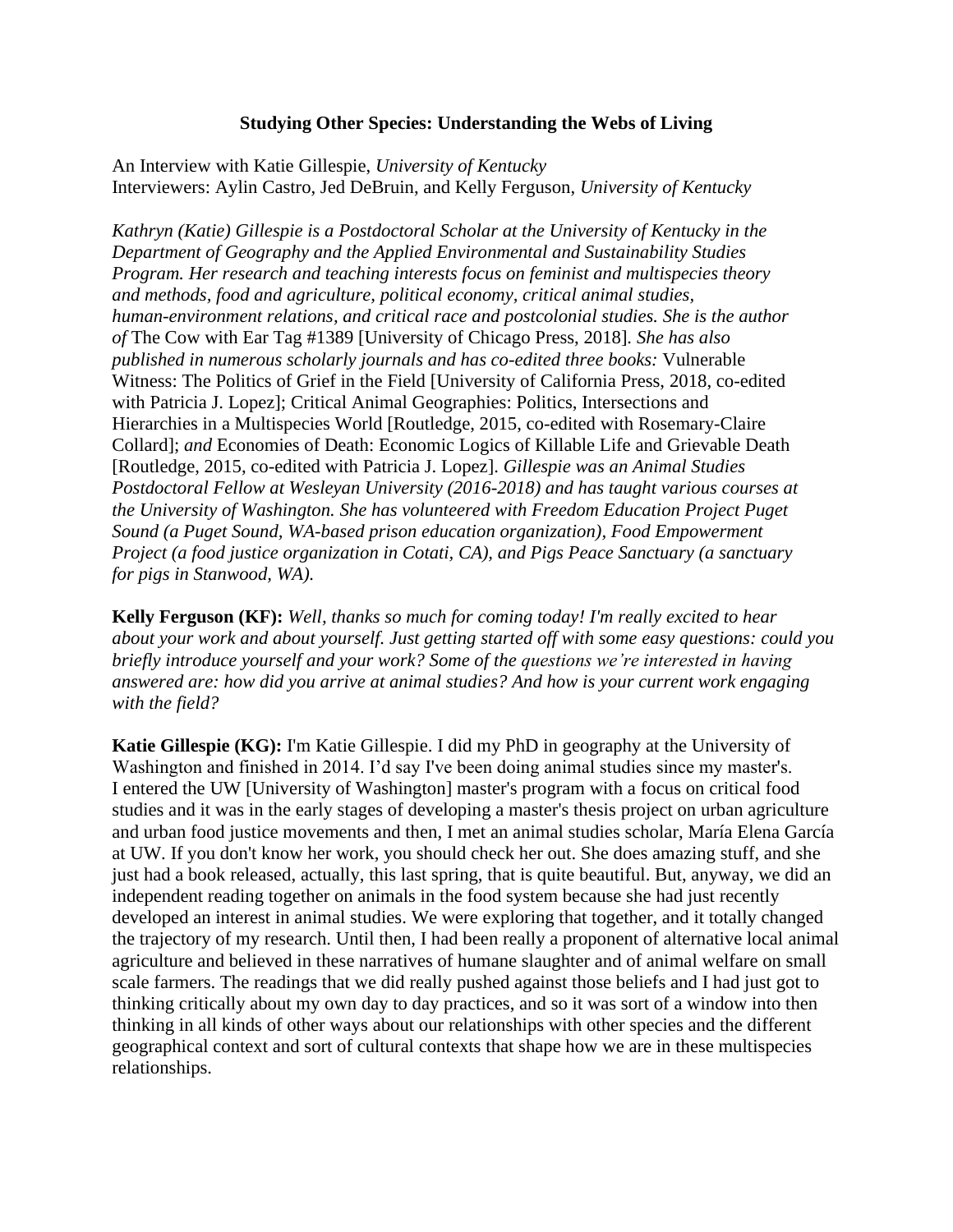So, I did my master's thesis on reconceptualizing humane slaughter, because it was something that I wanted to interrogate really on a personal level - what is this that I'm sort of believing as possible? And then realizing through that work that there was not much done on dairy production. I mean there's a lot of research on dairy, but not from the perspective of thinking about the lives of animals in the industry so that was my dissertation. Then I rewrote that [her dissertation] after I finished my PhD into the book *The Cow with Ear Tag #1389*.

I guess in my research I'm trying to focus on centering the animals as much as possible and trying to think from the perspective of what might their experience be of these systems that they're kind of caught up in. I think that that's a question that a lot of animal studies scholars and activists and animal caregivers struggle with because we don't want to project our own ideas onto what other animals may be experiencing. One of the common things that comes up in talking about animals' experiences is anthropomorphism, and I've been thinking in some different ways about anthropomorphism; on one hand it's merely using human terms to try to understand what you're seeing in another species, and so, in some ways, anthropomorphism is unavoidable. It's just how we interpret the world from other animals from our human standpoint. But I think also one of the problems with anthropomorphism is that because we're so situated in our own human way of thinking and being in the world, it can sometimes erase what other species might actually be going through, unique from humans. For instance, it kind of obscures or erases their animality, what makes them unique not in a lesser kind of hierarchical way, but in [the unique characteristics that] makes a cow a cow. And it's different from the kinds of things that make a human a human. So, anthropomorphism I think, that's one of the risks - you can erase the particular kinds of subjectivity of some other species. Also, we talk so often about other species as like "oh cows are like this" ... or, "you know, pigs are like this" and it's an odd thing because it's such a broad generalization of an entire species. It's sort of a generalization that I don't think many people would make quite so haphazardly with humans, these sort of broad characteristics. I mean certainly people do make those kinds of generalizations.

One of the things I've been thinking about in recent years is this relationship between the individual as embodied subject in this broader species context, but also in the structures of capitalism and settler colonialism, and these various systems that we are embedded in.

### **KF:** *Okay, awesome. I have another question for you. How would you characterize animal studies as a body of scholarship? And then, as a follow up, where do you see the direction of the field headed in the future?*

**KG:** It's a very diverse field, I mean really broadly animal studies can involve everything from research that uses animals in biomedical studies, you know, in biomedicine. And then everything from critical animal studies as a kind of a subset of animal studies that explicitly takes a critical approach to thinking about human-animal relations. I think when most people talk about animal studies, they're not talking about the biomedical research animal studies, but if you Google "animal studies," that definitely comes up, the biomedical research field. I think actually talking more specifically about it is helpful to flag what exactly you mean because animal studies are so broad. One division would be sort of mainstream animal studies and critical animal studies would be characterized by this perspective that animals are interesting to think with, like what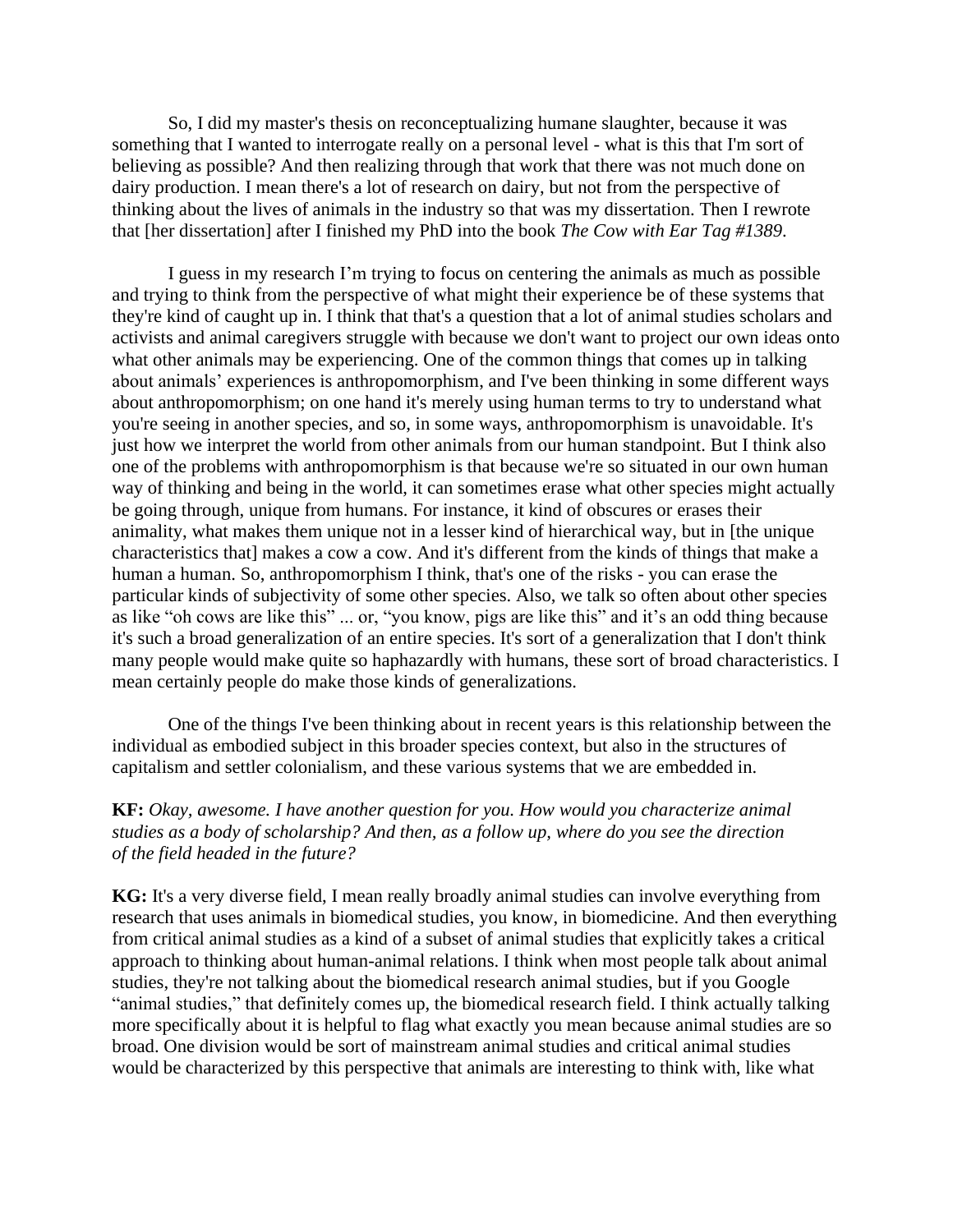can we learn about ourselves, or, about various theories through thinking what the nonhuman; post humanism falls, maybe under that umbrella of questions.

There are so many terms now, more than human, other than human, post, so, I think that there's that body of work. Then, there's a body of work within animal and postcolonial studies that says that posthumanism doesn't take into account the fact that the category of the human is still a very contested category and that post humanists move too quickly beyond the category of the human and don't take into account the sort of ongoing violence of racism and homophobia, all of these sorts of human sites of inequality and of hierarchy. Then, there's the sort of postcolonial-post humanist crowd who, I think are trying to think in these critical ways like yes, we can think beyond the human with having a grounded kind of attention to the ways the human is an ongoing kind of contested category and a category of violence really for humans or for some humans.

Let's see, then there's feminist animal studies, which I think sometimes kind of crosses paths with the critical animal studies approach. The feminist animal studies stuff sometimes tends to be more critically oriented in terms of thinking about the gendered balance to which animals are subjected; that was certainly one of the key frameworks that I used for the dairy project thinking about how there's this gendered and sexualized violence at the heart of the dairy industry. I think feminist animal studies really takes up questions around gender.

Let's see... what else is there? I think I'd be interested to see what you guys think actually, bringing together this issue, because there seems to be just like a tiny bit of work coming out in queering animal studies and thinking about the intersection of queer theory and post humanist theory or multispecies studies and I think that's a really exciting subfield or area of study, but which I haven't myself gotten into yet. I guess that that makes me think of another subset of animal studies which is the multispecies studies.

I'm just categorizing these things like ways that I sort of see them, but I know other people have totally different ideas about where these kind of different perspectives come from. But in multispecies studies I'm sort of thinking more broadly about the multispecies world that we're living in and I think sometimes takes a critical approach but is sort of more interested really in these kinds of entanglements and understanding. Anna Tsing's work, for instance, the way that looking at the growth of these mushrooms, and the harvesting of these mushrooms, what it can tell us about late liberal capitalism and the impending apocalypse and all of that kind of stuff. So, I think there's that and then, of course, there's the intersection of Indigenous studies and animal studies. People like Kim Tall Bear have written really explicitly about critical animal studies and Indigenous studies and where the limitations are in terms of how critical animal studies and broader animal studies can sort of co-opt Indigenous ways of thinking about like multispecies relationality. I think that's true beyond just the kind of scholars who are thinking about multispecies relations; I think that work gets caught in all kinds of different ways. I think there's interesting possibilities for thinking really carefully with Indigenous scholars on these issues, and also, to think critically about that sort of instinct to appropriate these ideas. I think this is something that critical geography and critical social sciences and humanities is really grappling with more broadly, and I see that same thing reflected in the way these conversations are unfolding and in animal studies. Yeah, I think that might be a little bit of the landscape.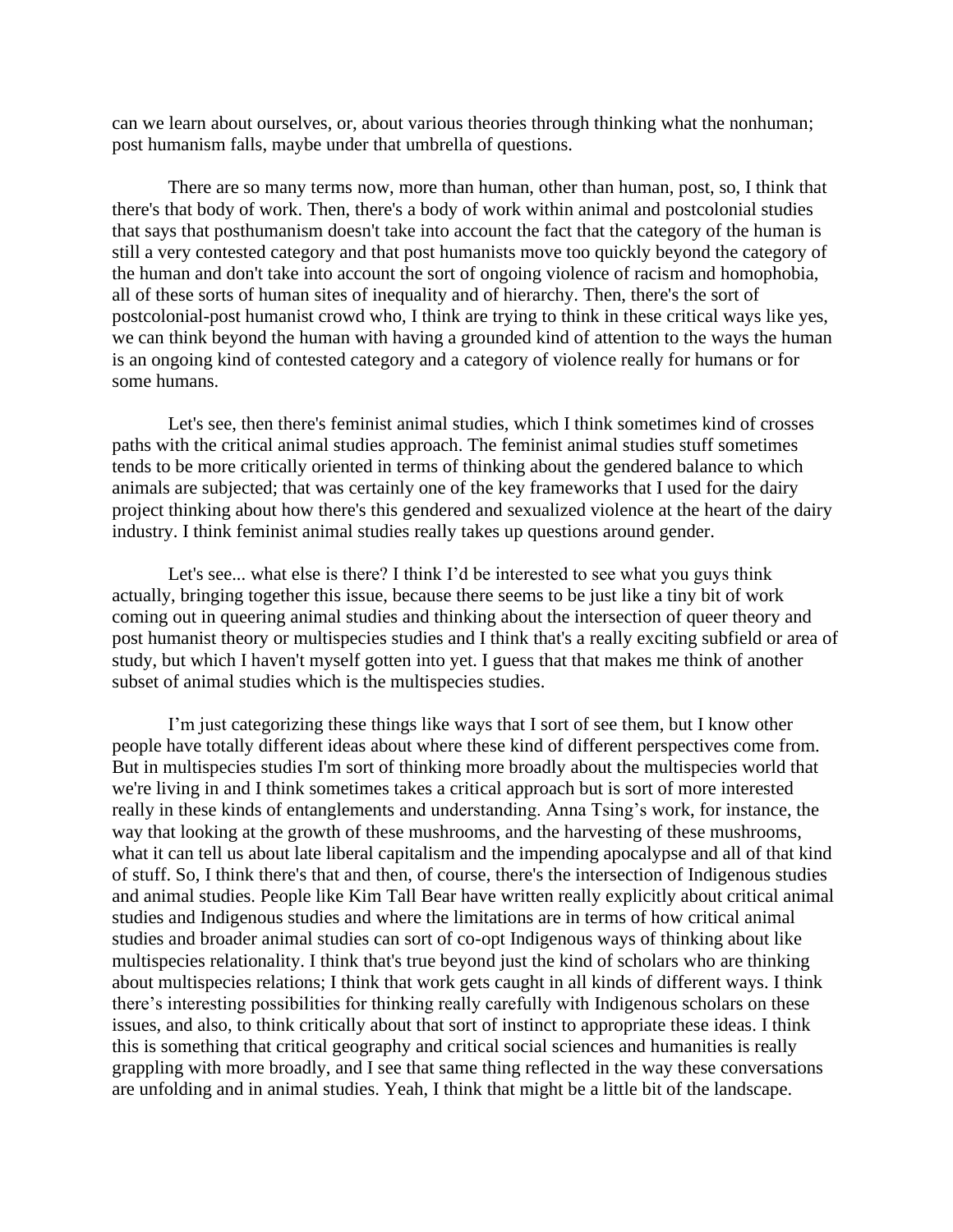It's a very varied field from my perspective, in terms of what kinds of arguments are being made, what kinds of beings are being engaged, how what kinds of questions come up, also thinking about the aim of this work, the stakes of it. I think this kind of gets into methodological questions, a little bit too, which is just who is animal studies scholarship for? I think we think about this in human geography and human focused social sciences as well, but who is it benefiting? How is it interfering with or harming others? And that, for me, is one of the driving questions to consider in these different kinds of traditions of thinking about animals within the field.

#### **KF:** *Well, thank you.*

**Aylin Castro (AC):** *For our next question, I think you already started touching on it, but you're also a feminist geographer, so how do you see feminist theory and methods coming together with critical animal studies?*

**KG:** I think certainly in the kinds of attention and analysis paid in terms of what I said before, the gendered forms of commodification, the sexualized violence which animals are subjected to in the food industry, but also in all kinds of other industries. I think the topic of reproduction is one that comes up again and again in every animal use industry. Like embodied reproduction, the reproductive process, and the human interventions into that process but also how that reproductive process reproduces these industries and structures, and you know, keep some kind of turning along in service to capital in most cases, so there's that kind of like explicit focus on gender reproduction, sexualized violence, that is, you know, our core questions for feminists. But I think also just in the way I'm thinking about is also that the sort of feminist attention to the body, and the sort of geography of the "closest in" like what can we understand if we looked at, you know, structure and the impacts of structural processes on individual bodies and then how those bodies create collectives and a sort of broader impact or a set of impacts on a population. And along with that, I think the kind of feminist attention to emotion and just the ways that feminism helps us to sort of understand, along with pathological research on animal emotions and cognitions, that not only do animals have emotions, but that those emotions, if we take a sort of feminist approach, that those emotional responses, what we see in other animals, what they're experiencing can be instructive in terms of understanding the kind of webs of living and the processes that they're kind of entangled in. And so, I think feminist attention to emotion is a window into those kinds of bigger questions and processes.

In my own research, I think a lot about like... this is obviously a feminist kind of orientation, but thinking about positionality, and like what does it mean to study other species? You know, as a member of the human species, it gets into really problematic questions about representation. How can we think about the accuracy of representation when we can't talk to a member of another species? I mean certainly they're all kinds of ways of communication, methods of communication going on, but we can't talk in very clear terms to understand their experience. So, I think in that way, issues around representation are quite heightened. I think really being consistently clear about my own or a researcher's own positionality and also limitations in being able to understand what's going on with some of another species [is necessary].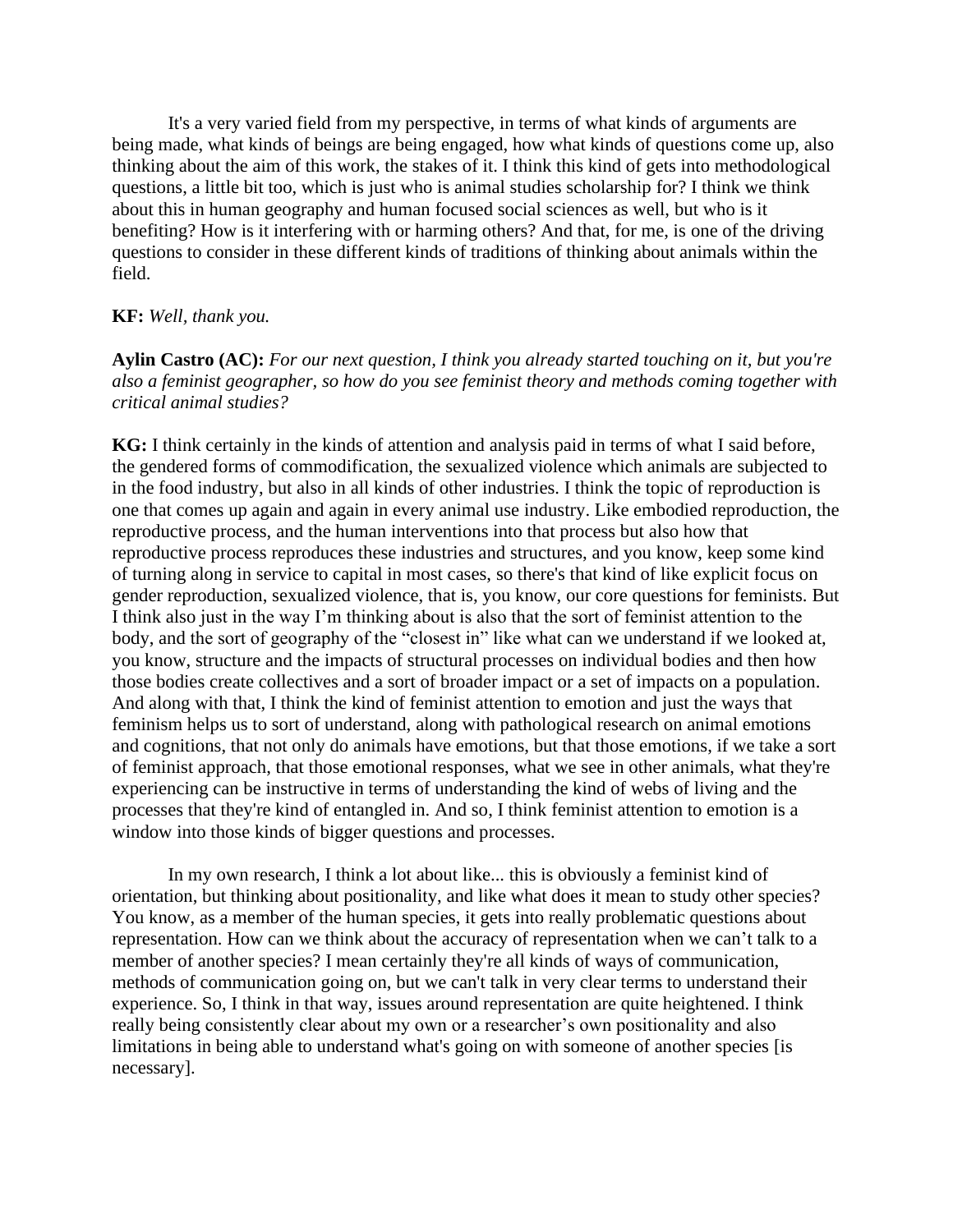Actually, I was just working on a piece of writing before I hopped on this call and one of the things I'm trying to think through is we as humans tend to... well that's a generalization, but some humans think that we need to know for certain, have research backing the idea that animals are thinking, feeling beings in order to treat them with respect and care and I've been thinking about what is that sort of compulsion to need to understand someone else's experience of the world in order to treat them with care and respect? Maybe we could start from the opposite and in terms of thinking about why not default to a relationship of [care and respect] and actions and then feelings, about care and respect for others? And then, what might we learn about them that enriches our practices of that care and helps us to do that care better instead of sort of necessitating or needing proof that a cow feels trauma at the loss of her calf. There's just this real pervasive question, especially in academia right now, which is about intellectual pursuit and understanding, but with a little more humility and modesty about do we need to understand? Like what is this "I need to understand everything" in order to categorize where someone fits in the world and then how we treat that someone or interact with that someone? I'm sort of half forming an idea but I'm just thinking through that frustration because writing about animals is often kind of an uphill struggle in terms of having to make the case again and again about the most basic [concepts] like yes, animals feel joy and pain and grief and fear, and love and there's research to back it up. But do we even need that research to try to just sort of shape how we are in relationship with others? So, I don't know. That's one thing that I've been thinking. That veers a little bit off from the feminist theme but, not so much, just in terms of the questions about positionality and representation. And also, I have just been thinking a lot about humility and what that means in terms of not just sort of giving up and saying "well what's the point of trying to understand or talk about this at all"? But instead, just meeting these questions a bit more modestly I think in terms of what we can say. Yeah, I think that's all I have to say about that.

## **AC:** *Thank you. Have you been thinking differently about animals since the initial outbreak of COVID-19? How do you think this area of study might help us think differently about the pandemic?*

**KG:** Yes and no, I guess. You know, it's funny - most of my research is on animals in the food system and for decades there have been warnings about the risks of raising animals in such close confinement [such as] the diseases that spread within CAFOs [concentrated animal feeding operations] or factory farms are really routine and happen all the time. We've seen this with other zoonotic disease outbreaks around the world and in recent decades, right? None of them have been as widespread as COVID-19, but I think these risks have been well known. So, I, in some ways, I don't think it's surprising that we're here in the global pandemic. COVID-19 didn't come from a factory farm necessarily, but it could have very easily [done so]. We'll probably experience future pandemics as a result of the way we farm animals if it doesn't change.

It's sort of poignant that Jonathan's Safran Foer's book *Eating Animals* has a chapter in there on avian influenza and in the context of the 1918 influenza pandemic. He explained what would happen today, what might happen today in terms of a global flu pandemic. And looking back at that now, it was it's like he's talking about this [the COVID-19 pandemic]. Obviously he didn't anticipate COVID-19 exactly, but just the conditions and really just devastation globally from this. In some ways, I think that it seems very expected just given what we do know about raising animals for food.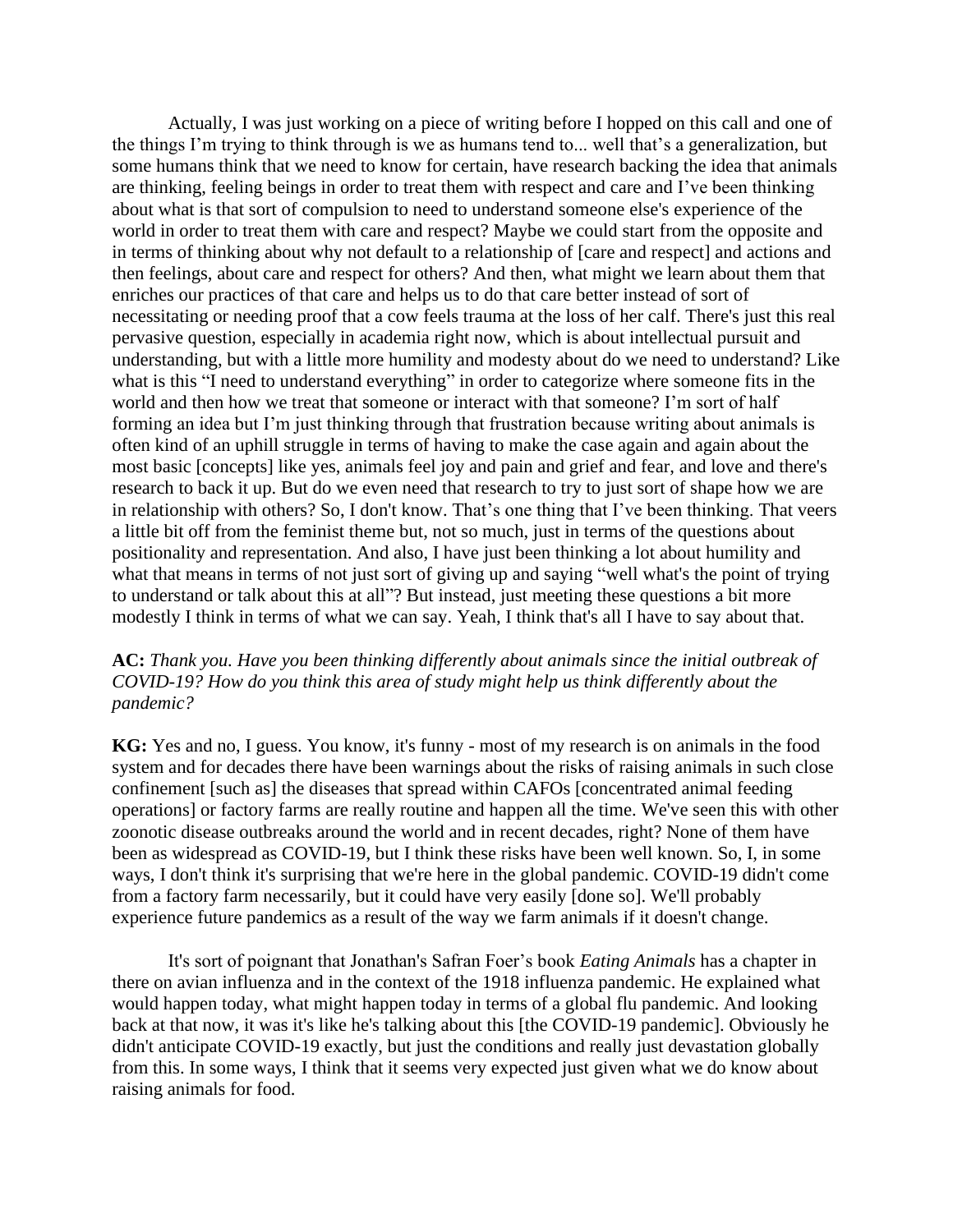I think that animal studies anticipated this, and animal studies has been thinking critically about zoonotic diseases, not even in a biomedical kind of way, but into the social implications of zoonotic diseases. So, I think these kinds of conversations in animal studies […] to be more common in the general public, I think this could have, maybe, it could have changed or change the kind of ways that that we do interact with animals, because as I said, animal studies as a field is about those core questions of how we live with and are involved with killing other species. So, yes. I think that animal studies could really help. Not only could it have helped in advance of thinking about COVID-19 but now that we're in this, think about sort of fast forward in terms of our relationships with animals.

But I think there are totally different ways that COVID-19 has sort of brought up questions around human-animal relations, like in the massive dog and cat adoptions that occurred during the pandemic. I think that the pandemic really changed the possibilities for interspecies relationships in the home and thinking about as we had to sort of close ourselves in, in some ways, socially and physically or geographically. Animals being brought into families has been a way of really developing new forms of kinship and a sense of family and home. I sort of see this as being really meaningful to a lot of people who maybe hadn't lived with animals before or weren't currently living with animals. Although, the outcome of that is now, people are having to go back to work and they've adopted animals who have acclimated to having them home every day so, unfortunately, we have been at the vet quite a lot in the last couple months and the vet was saying that the number of dogs that she's put on Prozac and on anti-anxiety meds has just skyrocketed because the dogs, in particular, but both dogs and cats are really experiencing extreme separation anxiety when their human caregivers go to work. So, I don't know what I think about that. I think in some ways there's just costs, I guess, to that kind of building of kinship networks, when being at home is a temporary thing. I don't know what I want to say about that. Maybe nothing. I think just that there's sort of interesting dynamics going on with the way that humans have changed relationships to animals around the home and outside the home. I've read some articles about the number of people who have put bird feeders and bird baths out and have started building relationships with wildlife around their house, whether that's urban or rural or whatever, just because they're home all the time to see who's around and obviously not everyone has had the privilege of being able to stay home during the pandemic but there were a lot of these instances of homebased new relationships forming.

I can't really think of anything else right now on the pandemic question. I sort of avoided thinking about animals in the pandemic. It's funny... I mean not totally avoided it, but I just haven't picked it up as the sort of research or writing interest and it's funny because, well not funny, but at the beginning of the pandemic, all these animal studies colleagues of mine were immediately, just jumping into gear like, "Okay, this came from an animal source" ... like this is just what has been part of this conversation about the cost of how we raise animals and they just kind of launched into action, writing and thinking and as a result, now there's a fair number of articles and even now books coming out on sort of animal studies in the pandemic and I just had nothing to say. I was glad that other people were writing about it and thinking about it, but I just don't know. I could not think in a sort of critical or scholarly way about it. Through most or all of last year, and even now, I certainly don't have anything groundbreaking or interesting to say about it. So, some people really got it, you know, have said wonderfully productive and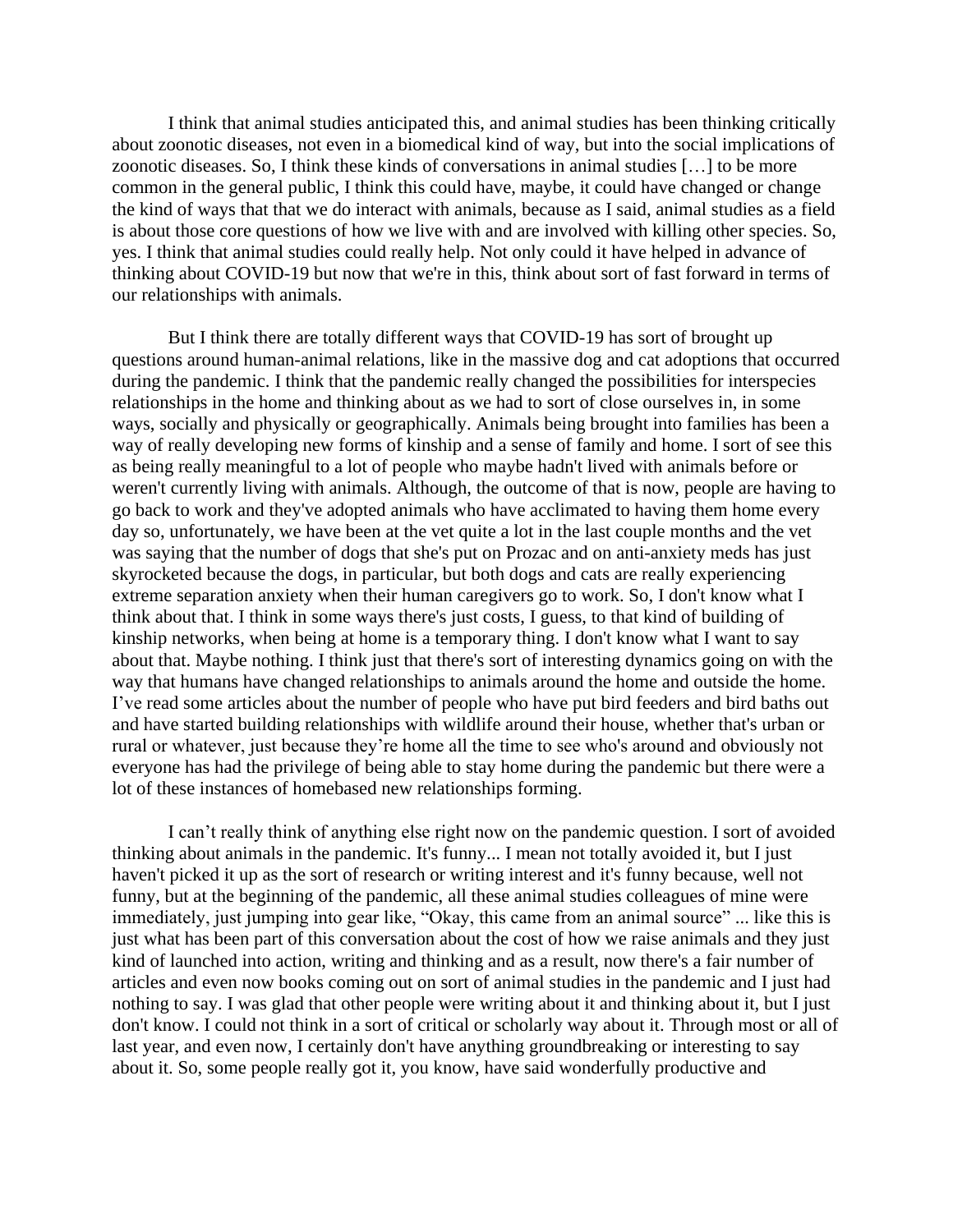interesting and critical and have been critically engaging with the pandemic from an animal studies perspective, but I haven't done that.

**Jed DeBruin (JD):** *Well, with that in mind, I guess we'll turn back to some of your work that you have written and see if we can reengage with some of the tensions and discussions that you're discussing. We'd like with this next question to turn towards your book*, The Cow with Ear Tag #1389*. We were thinking here how you discuss the unique politics of research based in industrial spaces of food production and during this discussion you demonstrate some of the tensions between human subject and animal subject research, particularly in regard to IRB [institutional review board] regulations. With that in mind, can you speak about the ethical implications of animal studies for research ethics, both in terms of human-oriented and animal-oriented research?*

**KG:** Yeah, certainly. Well, the IRB is interesting. These institutional ethics review processes are really interesting because as I described in the book, I was going to be interviewing humans and in spaces with humans during my research, and so I completed the IRB. But, when I applied, I checked the box - there's a box that asks if you're researching animals - and I checked yes. And then my whole IRB application was routed into the medical track because they assumed that when I checked yes to animals, that meant I was using animals in lab research. I think that's an interesting thing because it really reveals that, as an institution, the academy has very narrow ideas about how other species fit into the creation of, and sharing of knowledge, and that the institution, if it can imagine things, it can't imagine anything beyond animals in a lab. So, the ethics review process is set up within that context. So, then the IRB was routed into the biomedical track, which caused all kinds of problems for the IRB because I was going to be doing participant observation. They were like, "what is participant observation like? what is this?" And I'm like this is a little... I didn't make this up at all! I send them like all these citations, demonstrating that this is a hugely well-established qualitative social science research method, it's part of ethnography and they responded, "what's ethnography?" So, that caused problems for the IRB.

It took a really long time to get the human subjects part through, and then on the animal track, I got routed into the Office of Animal Welfare, which has the Institutional Animal Care and Use Committee, the IACUC, which is the body that oversees ethics in animal research, and it is all totally oriented around the use of animals in medicine and medical research. At UW, the University of Washington, there's a massive amount of biomedical research on animals. They have a huge underground housing complex built for animal research, including nonhuman primates such as dogs, cats, parrots, rats, pigs, all kinds of species. And, so, it was within that context of how do you sort [all of this] so-called ethical research with animals in the lab context? So, there was all kinds of things that just didn't translate in terms of the research I was proposing to do. I was not proposing to harm animals in any way. They were like, "what kind of contact will you have with them?" And I was like, "Well... no contact really." And they're like, "Well, really? Like what kind of contact?" And I said, "Well, you know, I might pet them…" And they were just like, "What is going on?" There was just a total disjuncture between what I was doing and what they were prepared to assess ethically. I think what's interesting about that is that the whole system is oriented around trying to not even really mitigate, but just trying to [...] because the IACUC approves all kinds of really harmful research involving animals. The aim there, I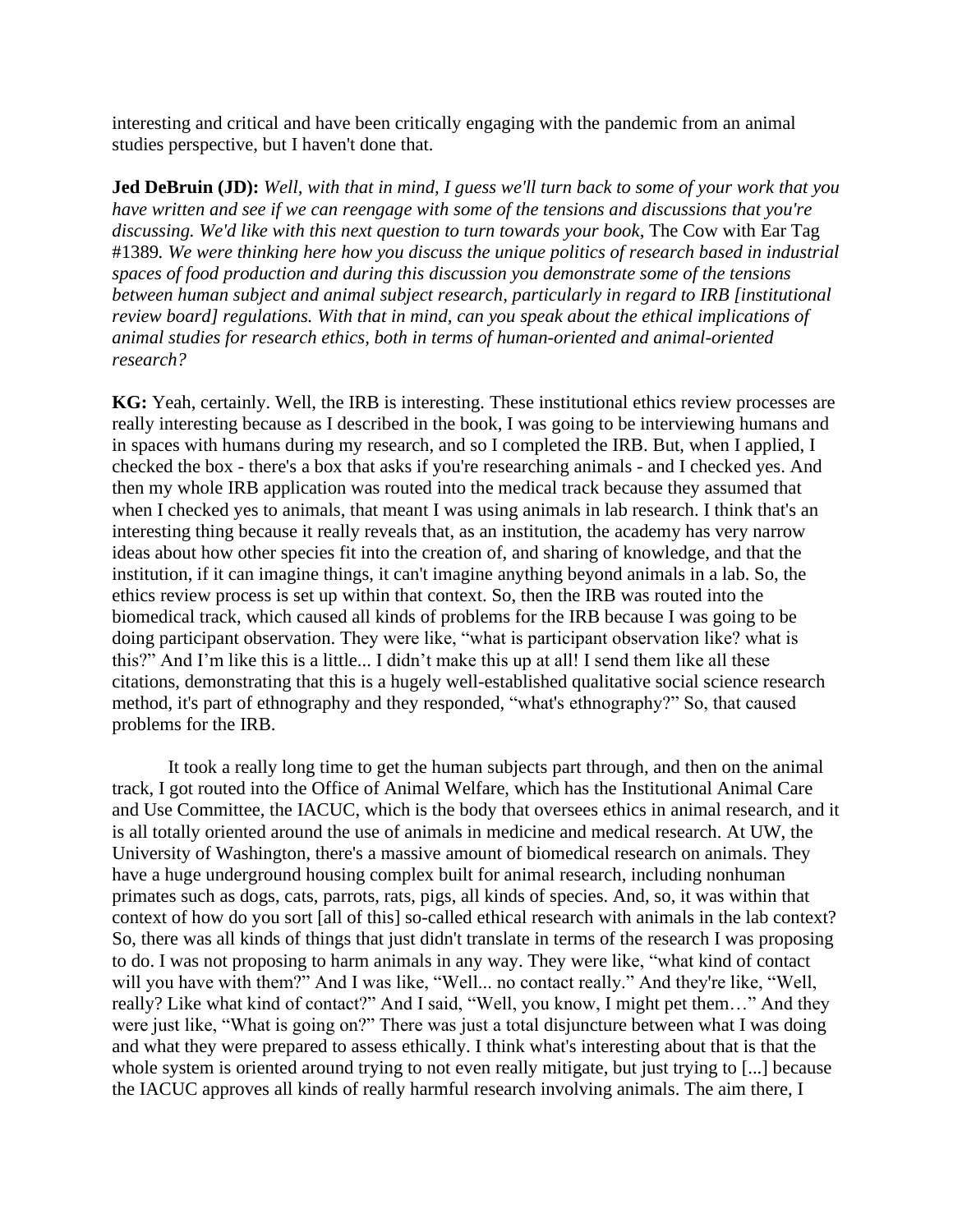think, is to sort of assess how much harm and how necessary is the harm. And so, within that context, that's how they're framing ethical questions; around this active kind of harm, which is how IRB, human ethics frames research as well.

But, if you think more expansively about ethics and research, it wasn't that my research didn't bring up ethical problems or that it wasn't ethically problematic. I mean, yes I wasn't involved in actively harming animals during the research, but I was involved in watching animals suffer and die and be killed. And that poses all kinds of ethical questions! If you tried to push that through the IRB - I don't know, I haven't tried that - but if you tried to push it through the IRB for humans in that situation, I can't imagine that that would be approved. Like I'm going to sit here and watch humans be murdered? That's not going to be approved by the IRB! And yet, it's absolutely acceptable, not even something that needs to be substantively evaluated by an ethics review process [for similar situations for animals] in the university. I'm not saying that exactly, I'm saying that that's sort of how the structure sort of sees this. So, there have been a lot of questions or conversations in animal studies about how can we think about ethical research without a meaningful institutional ethics review process? And not that the IRB is not incredibly flawed, and I mean there's lots and lots of really great writing about the critiques, the real shortcomings of the IRB, but there's not even animal ethics review in so far beyond or behind even where the IRB is in terms of guiding ethics and research. So, there's these questions, like okay well how do we evaluate research? Because right now, it's like people who are in my position or Timothy Pachirat who wrote *Every 12 Seconds* or Alex Blanchette whose new book *Porkopolis* just came out - we've all been in the position, we've all done research in spaces of animal exploitation. They both were actually more actively involved in participating processes that caused harm to animals, but for all of us, we were largely like, and other animal studies scholars too, dictating the ethicality of our own research because there is no meaningful ethics review process.

I thought really extensively about the ethics and I, even long after the research was done, have really reflected on what does it mean to just sit there and watch someone you know suffer and die? There's been some conversation about some senior scholars in the field coming together to develop sort of optional, not attached to an institution, but kind of an ethics review process that a researcher could submit their research protocol to and have a committee of reviewers give feedback on the ethics of the research. I've heard of that actually sort of informally happening with a grad student I know. She did that with her dissertation research design. She got together about five academics who she really respected for their ethical kind of sensitivity. But, you know, that's all optional and you have to really go out of your way. She had to really go out of her way to make that possible. So, I think that there's certainly a lot of work to be done in in terms of thinking about how to do research ethically and then whether we should be doing that research. This is something that that Pachirat and I have talked about before, that he was involved in, he worked in a slaughterhouse, undercover in the slaughterhouse, for his PhD and was involved. I don't think he actually killed any cows, but was involved in that that process of seeing them be killed and dismembering them and that kind of thing.

I think the question that comes up whether we should even be doing research in places of animal exploitation. Because there's a real - even for those of us who are really trying to think against anthropocentrism in our research, trying to maybe be actively anti-anthropocentric -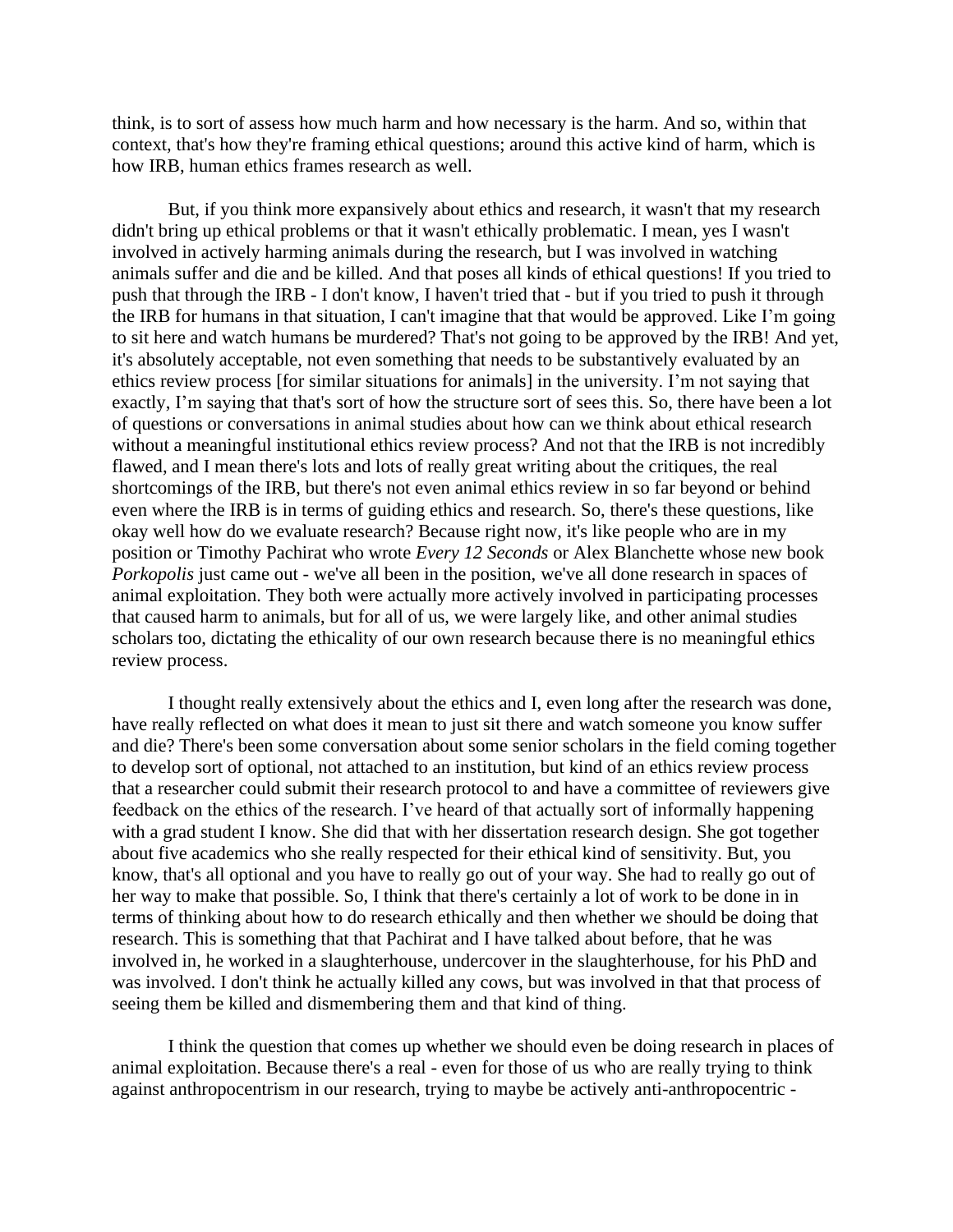inherent anthropocentrism in that. Just the fact that we, even with the ethical quandaries that it poses, that ultimately we could just go into a place of animal exploitation and sit there. And we wouldn't necessarily do that in real life. And, so, I think there's this inherent devaluing of animals, even among those of us who are trying to think critically about how they're devalued, and then the outcomes of that. That devaluation in there, lives in futures work - how to undo anthropocentrism in research may require not doing research in those kinds of places. But then that brings up the ethical question of those places are still operating and how do we understand what is going on there without entering those spaces? So, yeah, it's really quite sticky, sticky territory in terms of animal research. I think that, like a lot of the struggles that we're going through and kind of hashing out, ethics are a thing that human ethics review has historically, and still are, grappling with. So, it's not like human ethics review [has] got it all figured out, and now we got to figure [it] out [as animal studies scholars], how to make an ethics review meaningful for animals. I think it really prompts serious questions about research in general and sort of whether with living subjects how it can be ethical at all in spaces where there is potential for harm.

**JD:** *Katie, you're introducing a ton of quandaries. I mean, I think you know, especially your stuff there on sort of the limits of the institutions to define ethics and then the kind of failures to engage with a multispecies approach and the mismatches in attempting overlay these IRB considerations for humans on to animal research and the fact that also just the frameworks' understandings of animals are so limited under the institutional model.* 

*I think your part discussing the grad student's outside reviewers is fantastic. If you are going to engage with those sorts of ethical questions, sort of how much more work that goes on outside of the project? And not only getting these scholars to agree, but then if it's sort of nascent and it's very "we're not really sure how to do that", or what that looks like and how that might change over time and I don't think you explicitly said it, but this, the fact that the IRB is also very limited in a sense; it has a limited temporality, set in a very particular set period of time, and everything you were discussing there is outside; it's not a definable period of time. I think that was very enlightening for myself and shows how lots of considerations go into this.* 

*I want to keep us sitting here at this multispecies sort of engagement as I think it's offering lots of new avenues of thought. One thing is we noticed that you've used and written about multispecies ethnographic methods. Could you speak a little bit about what those methods are? And, what they offer animal studies as a field of study, as theoretical engagements both in the field and outside of field, and as its potential for politics more broadly?*

**KG:** That's the main question.

#### **JD:** *I wanted to give you a nice big question there right at the end!*

**KG:** I think that we can think about multispecies ethnography in relation to human focused ethnography, thinking about the study of people, the study of culture, social relations, methods that come up frequently are certainly in ethnography; our interviews, participant observation being kind of embedded in a particular place for an extended period of time. Of course, in multispecies ethnography, these things are a bit limited because you can't interview animals in a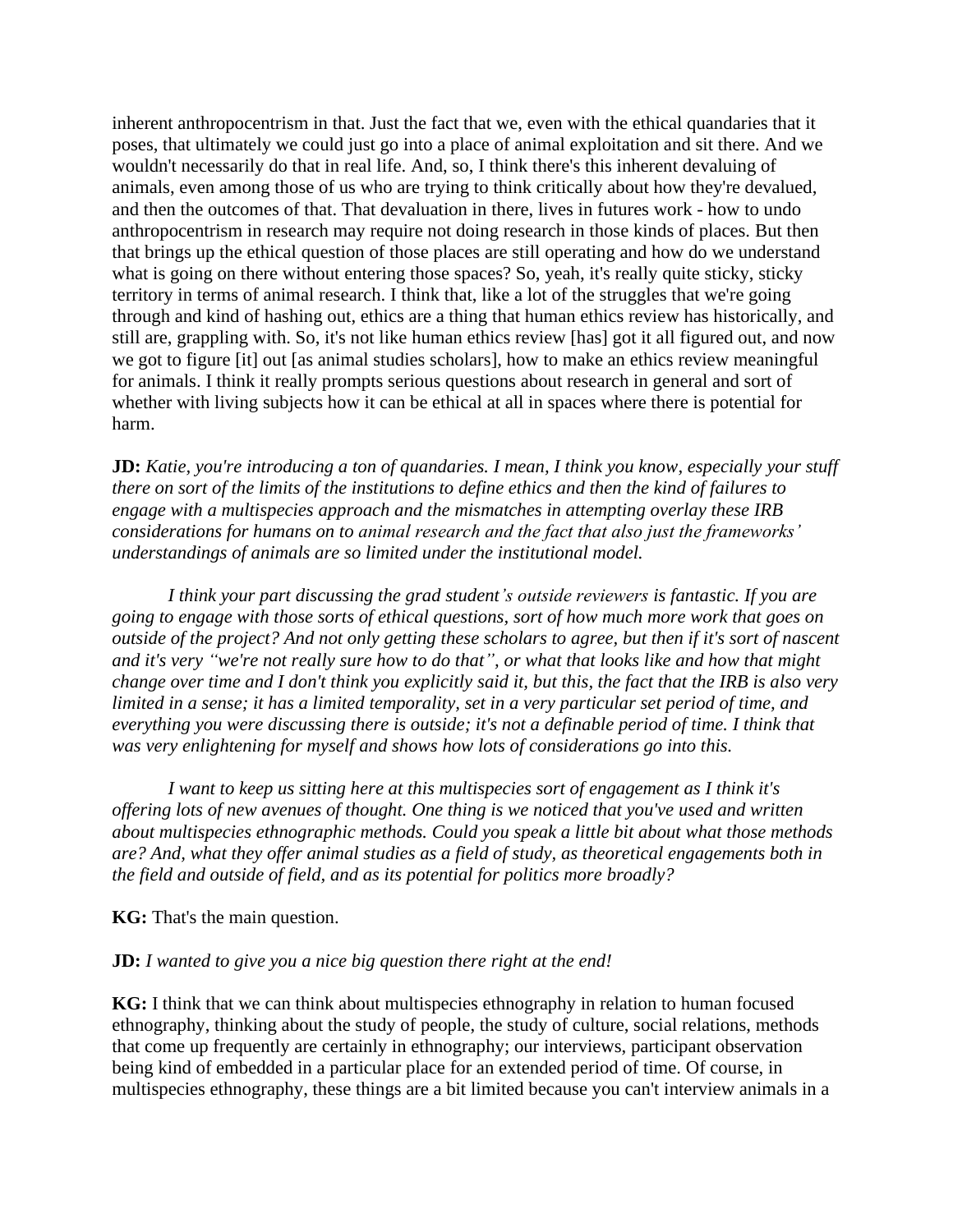sort of conventional sort of way, although I've been trying to think of how you could access the kind of knowledge that you get with interviews with humans in a sort of human-animal context. What are the possibilities for not reading speech but reading, learning more about body language or the sort of audible ways that the animals communicate? The ways that they interact with each other, like if we think about interviewing as not an exchange of information just through speech, but through a whole bunch of different kind of embodied forms of exchange of information; that might be one way to think about that.

I think it obviously comes up and sort of crosses over with participant observation, or just observation, but I'm thinking about what are we seeing when we look at a particular animal or a particular animal in a particular situation in the particular geographic context? But one of the challenges with that, I think, is going back to this question of anthropomorphism. So, if you think of a dog, for instance, and you think about a dog yawning, and then you think about what that means in humans and it's usually you're bored or you're tired. But in a dog, it can be a lot more; it could be that they're tired or they're bored or they're excited or they're anxious. When I take my dogs to the vet, they're just yawning constantly, or if I'm getting the leash and they're excited to go out on a walk, they do this yawn. So, if we just read like a dog yawn based on our ideas of human yawns, we'd be missing a whole sort of spectrum of experience. Here, thinking about context becomes really important. So, like if a dog were in some kind of super stressful situation, like in a vet [office] and they're having some procedure done and they yawn and you might think, okay, they're not tired, they're not bored, like this is a stressful situation, so you could like pick up on, hey, maybe this means something else then what I'm assuming it means based on my human knowledge of this particular act. This is just a little example, the dog yawn, but I think it sort of illustrates really that there are so many ways we could get it wrong in observing animals and project our own ideas on to what we're seeing, and so in that way, animal behavior research or ethological research can be really useful in helping us to understand what might be going on. But that's also sort of limited and constrained by the animal behaviorists' or the pathologists' way of seeing, and a way of making assumptions about another animal's behavior. It comes back to these questions about humility and about sort of accepting that, maybe, there are things that we don't understand.

And, so, in my writing, especially lately, I've gotten more unsure the longer I'm studying animals about what I'm seeing. That whole thing, like the more you know, the more you realize that you don't know or something; I can't remember what it is exactly but, I definitely feel like that about animals. So, for me and my writing about animals, I've started just posing a lot of questions: like, what if we look at this particular behavior in this way? What might that mean? Or just trying to offer some potential analysis but not foreclosing the possibility that that's just wrong. But trying to make these points or ask these questions is important because of what it can help us to think about in terms of treating animals better. I think in terms of ethnography, those are some key points. I didn't really get at the participant observation part of observation, but I think this kind of gets back to the earlier questions around Gold's spectrum [ed. note: see Gold, 1958]. He says that there's the sort of high participation end of participant observation and then like the high observation end of participant observation. Killing an animal in a slaughterhouse as part of research would be like the far participant observation end and sitting in an auction as an audience member might be closer to the observation end of participation, but, not totally, because you are a participant, really participating as an audience member. You're helping to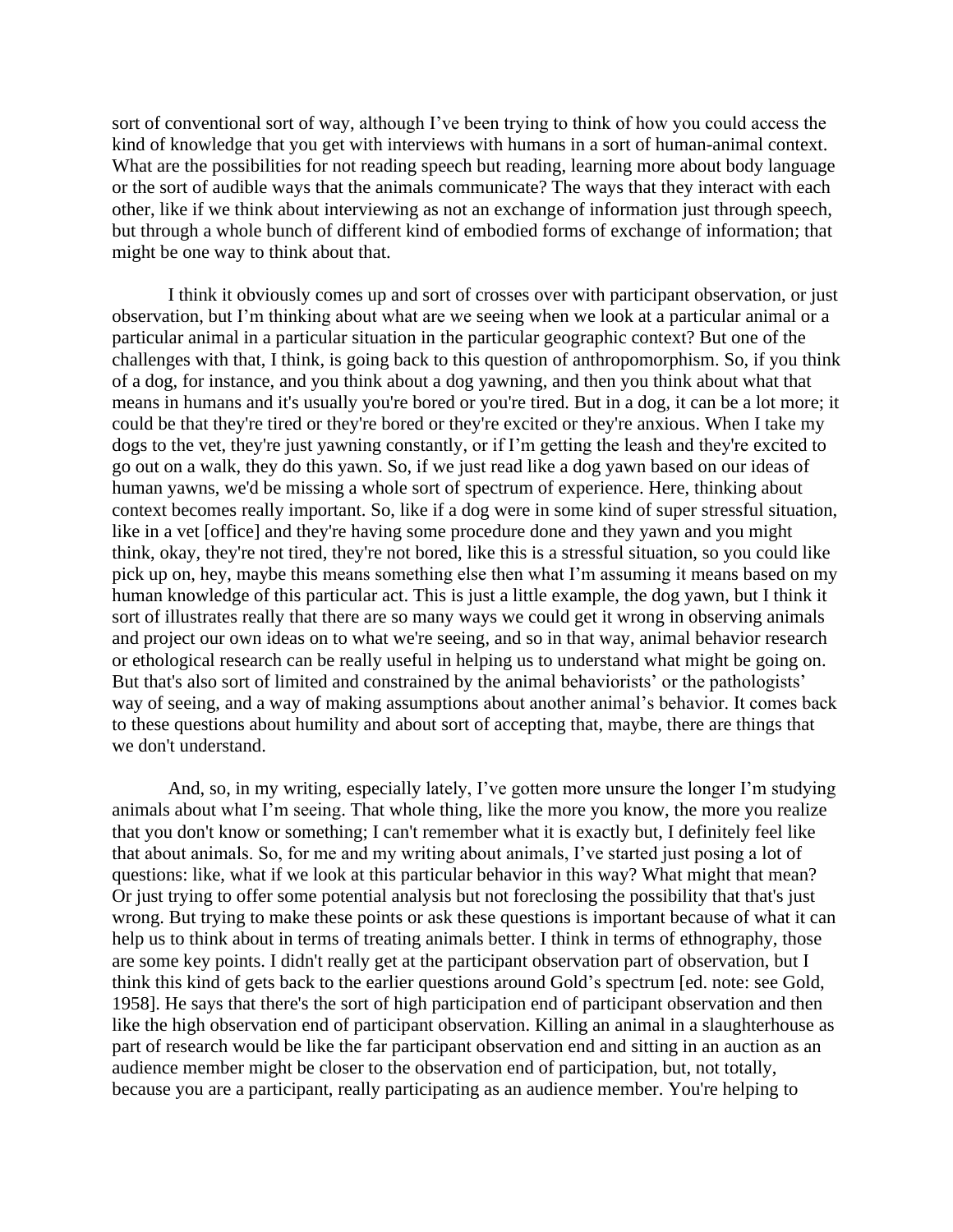create this kind of human landscape in the audience that is looking on this animal. So, maybe a fuller observational role might be being behind glass and watching an auction unfold or something. So, yeah, I think a lot about just that spectrum of where a particular research activity lies on that spectrum. And then, what are the ethics attached to the different kinds of nodes on that spectrum? Because you probably have a lot of more urgent ethical questions that our guiding how this animal is harmed, for instance.

So, let's see methods... oh, and then I just want to also say that I just wrote a paper. I think some time it's going to be coming out in EPE [ed. note: EPE: Nature and Space] on multispecies autoethnography [ed. note: see Gillespie, 2021]. So, sort of getting back to methods - not that autoethnography is a totally feminist method, but there is certainly a nice feminist streak through it in terms of how autoethnography is oriented with this focus on the self and the self in relation to others. So, I wrote this paper just kind of really wondering; how might we think about autoethnography in a multispecies context? And this book I'm working on right now, it's sort of using multispecies autoethnography to understand the everyday kinds of relationships we are in with other animals through a series of five little case studies from my own life. I think autoethnography gives us this access point that really allows for asking some questions about the sort of intimate embodied kind of encounters or relationships that we have with other species. The stakes, I think, become clear if you can attend to your own impact on others in those kinds of everyday contexts. I think it's sort of odd to think about all of these species and autoethnography because the auto is human race, the human self, but the self in this kind of web of multispecies relations, and this gets one of the things that maybe delineates that sort of difference between a kind of more mainstream animal studies and a sort of more critical or feminist animal studies is: Who is this research for? And what kind of impact is it going to have in the world? And, so, thinking about your intimate sort of individual lived experience in relation to another animal, I think that the stakes are, if you pay attention, the stakes are sort of readily visible in that context. How am I going to harm this other animal just by living my life? How can I be in relationships of care, and be in kinship with this animal who lives in the crawl space of my house with their other rat kin? So yeah, I think that's one of the things I've been exploring lately is this autoethnography.

I think maybe that gets a little bit at its potential for politics or its kind of orientation in what ethnography can do in the world is focusing on those stakes, focusing on the things that we can know and understand and the things that we can and might never know and understand and what those suggest in terms of how we might live more ethically and carefully and kind of gently in relationship with others. I think it really is the foundation of a political, as well as an ethical kind of methodological framework I guess, if you choose for it to be. There's a lot of multispecies ethnography that doesn't do that within animal studies, multispecies ethnography; some of the scholars that I work with would say that multispecies ethnography is sort of apolitical, but in the way that I envision it, it is [political], because it's focused on those stakes, because it's focused on research for other species, not on other species. Then, at its core, it is political, but I don't think, not everybody thinks that way about it.

**JD:** *I think that's all the questions we had. Kelly and Aylin, did you have anything you wanted to add to that?*